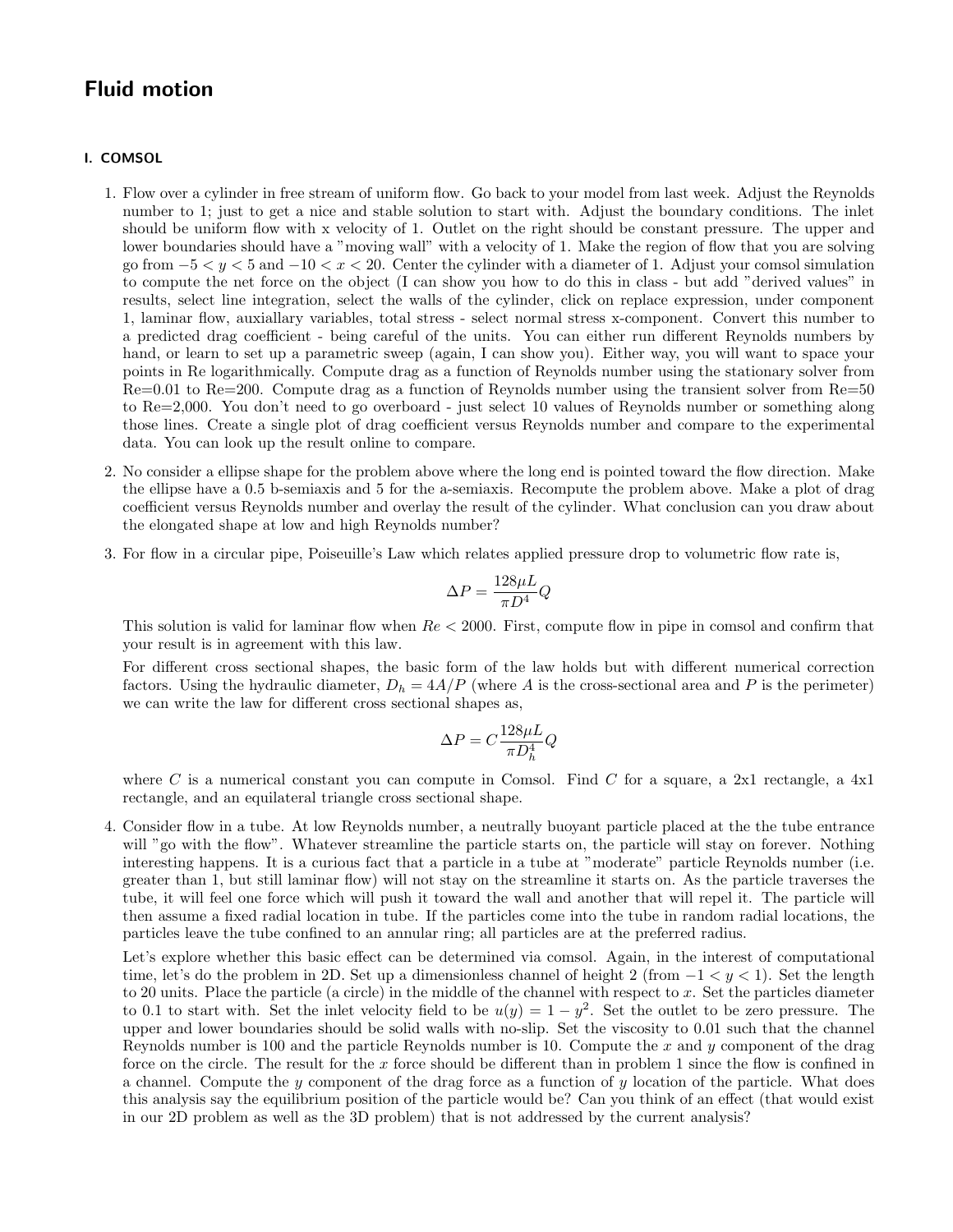## II. HAND CALCULATION

Normally in fluid dynamics we assume the no-slip condition at a solid wall. This condition is empirically true for most cases, though there are exceptions where slip has been observed. An interesting case where there is "apparent" slip is when you have charged walls, ions in the fluid (like a dissolved salt solution), and applied electric fields.

A material like glass will typically become negatively charged when the solid comes in contact with water. This negatively charged wall will attract positive ions from the aqueous salt solution to screen the surface charge. However, molecular thermal motion will keep the ions fluctuating such that a diffuse layer of positive charge will form in the liquid. This layer will have a thickness on the order of 10 nm (that's nanometers) for a 1 mM (milli-molar) salt solution, the length scale is called the Debye length. More than 10 nm away from the wall, the solution will be neutral with the number of negative ions balanced by the number of positive.

In this case, if you apply an axial electric field down the channel, the electric field will exert a force on the positively charged ions near the wall and the resulting force will drag the fluid along. This electrical force will only be exerted in this charged layer which is 10 nm thick. Thus, even though the fluid at the wall will obey the no slip condition, the fluid 10nm away will be in motion. The net result after is that the flow in a channel which is much larger than 10 nm will have an apparent slip velocity at the wall. This slip velocity is proportional to the electric field. The formula for the slip is  $U_{slip} = -\epsilon_0 \epsilon_w \zeta E/\mu$ , where  $\epsilon_0$  is the vacuum permittivity,  $\epsilon_w$  is the relative permittivity for water (approximately 80), E is the applied electric field,  $\mu$  is the dynamic viscosity, and  $\zeta$  is the so-called zeta-potential, the voltage difference between the wall and the solution far away. In typical glass/water systems  $\zeta \approx -100$  mV. This theoretical result is over 100 years old, it is called the Helmholtz-Smoluchowski equation. The effect, called electroosmosis has been known experimentally for over 200 years and was first observed in porous clays. Sometimes it is more convenient to measure the combination of parameters and call it the electroosmotic mobility,  $b = -\epsilon_0 \epsilon_w \zeta/\mu$ , and simply express the slip velocity as  $U_{slip} = bE$ .

If we have a long, thin tube with no applied pressure difference and the electroosmotic (EO) slip velocity is a constant, you would find trivially, that the solution to the Navier-Stokes equation is a constant fluid velocity. All the fluid moves down the tube at the slip velocity. In recent years, these electroosmotic flows have been exploited in a number of modern micro and nanoscale systems. Given the results for pressure driven flow, the hydraulic resistance scales poorly as the channel or pipe becomes very small. Thus in small systems, electroosmosis is a practical and efficient pump. It is also a simple pump because it has no moving parts, just apply a voltage across your channel.

While all this background may sound complicated, the final result is quite simple. From the known (or measured) system parameters we can compute the slip velocity. We then solve the flow problem using the slip velocity as the boundary condition for the Navier Stokes. At a solid surface, the normal component of the velocity is zero while the tangential velocity is given as the slip value.

OK. That was all background. Now the actual problems.

- Consider a small tube of radius r and length L. Assume a pressure  $\Delta P$  and voltage  $\Delta V$  difference are applied across the tube. The tube is long such that we can consider the flow invariant in the axial direction. The pressure gradient  $dP/dx = -\Delta P/L$  and the electric field  $E = -\Delta V/L$  are constants along the length of the channel. We will assume the electroosmotic mobility is a known constant (usually comes from measurement). Thus, the apparent slip velocity at the wall has a known value  $U_{slip}$ . Solve the Navier Stokes equations for this case. State the velocity profile as a function of r and how it depends on the system parameters, r, L,  $\Delta P$ ,  $\Delta V$ ,  $\mu$ , and  $U_{slip}$ . Compute the average fluid velocity i.e.  $U_{ave} \pi r^2 = Q$  where Q is the total volumetric flow rate. Write your expression for the average velocity in the form,  $U_{ave} = A\Delta P + B\Delta V$ , where A and B are constants that you will figure out. If you are really smart you can use superposition and look at the solution for pressure driven flow in a pipe (section 8.9 of the book).
- Consider a tube of radius 10 microns and length 10 mm, containing an aqueous solution. The measured mobility is  $b = 7 \times 10^{-8} \frac{\text{m}^2}{\text{V} \cdot \text{s}}$  and the electric field is in Volts/m. The applied voltage is 5 kV. Compute the mean flow velocity if there is no applied pressure gradient. Compute the applied pressure needed to obtain the same mean flow velocity if there were no applied electric field. Repeat the above calculations if the tube has a radius of 1 micron.
- In some applications, we can intentionally coat or modify the solid surface to change the surface charge and thus change the apparent slip velocity. Consider a case where the channel from  $0 < x < L_1$  has slip velocity  $U_{s,1}$  and  $L_1 < x < L$  has slip velocity  $U_{s,2}$ . Consider flow in such a system where we have two regions of two different slip velocities, but NO applied pressure. Since the channel is long compared to the other scales, we can assume everything is uniform in the axial direction and simply assume we have two channels which are connected together in series.